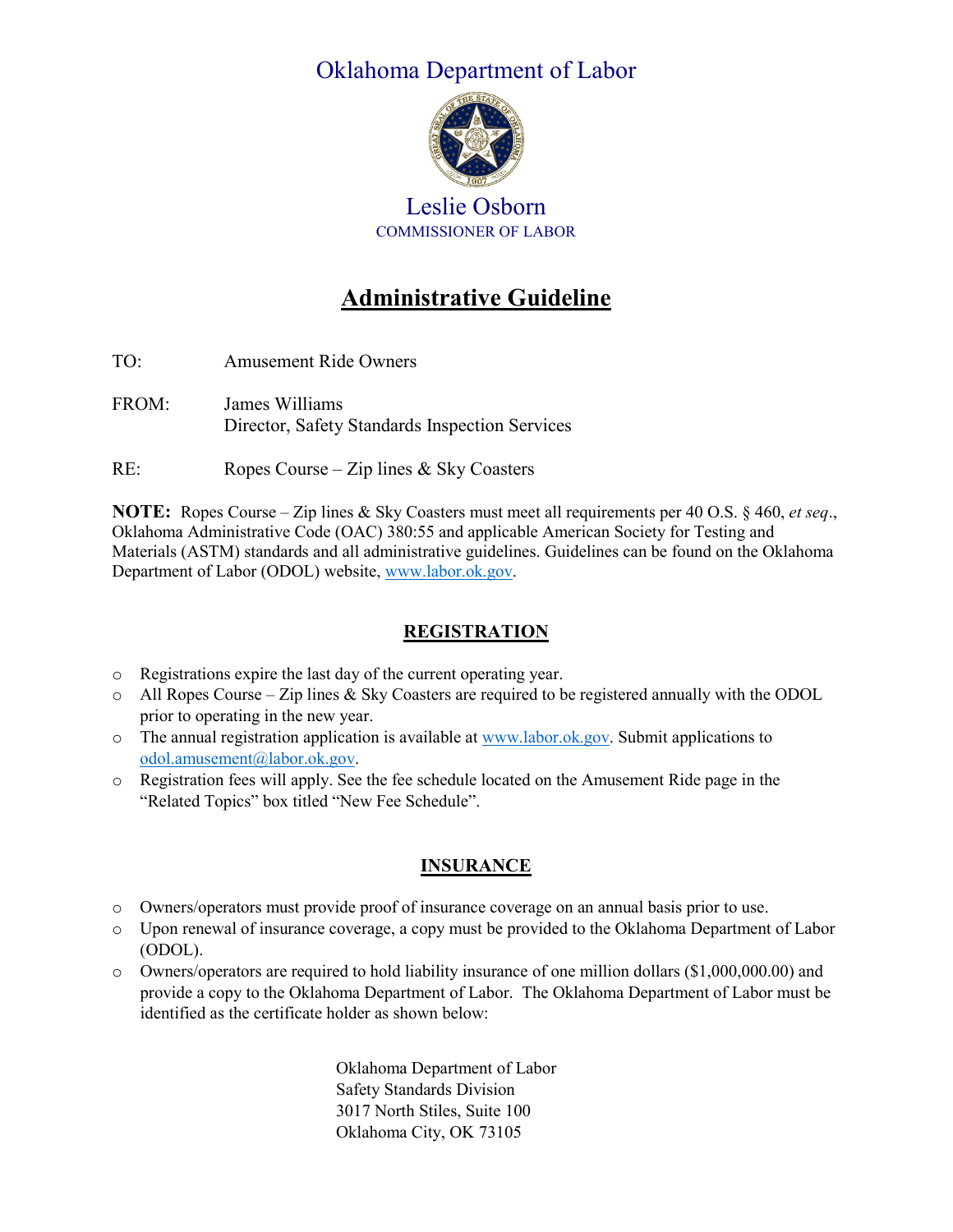#### **INSPECTION**

- o All inspections expire the last day of the current operating year.
- o Ropes Course, Permanent Zip lines and Sky Coasters are required to be inspected annually prior to opening.
- o A Zip line course will be treated as a single (one) device.
- o Notification of annual inspection by the manufacture and manufactures designated representatives is to be provided to the Oklahoma Department of Labor to allow Surveillance to be scheduled at the same time.
- o Oklahoma Department of Labor inspection will attempt to schedule inspection to coincide with the ACCT annual inspection.
- o Owners/operators are required to request inspection of current inventory and newly acquired Ropes Course, Permanent Zip Lines and Sky Coasters that are added to current inventory prior to being placed into service.
- o New companies as well as those under new ownership or management whose inventory has not been inspected by the Oklahoma Department of Labor are required to register and schedule inspection prior to any deice being put into operation.
- o Inspections are scheduled to be conducted during regular business hours (M-F, 8-5) by submitting the annual application. Requests are to be received a minimum of 72 hours (3 business days) prior to inspection in order to guarantee inspector availability. The annual application is available at [www.labor.ok.gov.](http://www.labor.ok.gov/) Submit application to:

Oklahoma Department of Labor Safety Standards Division 3017 North Stiles, Suite 100 Oklahoma City, OK 73105 [odol.amusement@labor.ok.gov](mailto:odol.amusement@labor.ok.gov)

- o Inspection fees will apply. See the fee schedule located on the Amusement Ride page in the "Related Topics" box titled "New Fee Schedule".
- o Spot checks may be conducted by the Oklahoma Department of Labor throughout the season without notice and at no cost to the owner

#### **ACCIDENT/INCIDENT**

- o Accidents/Incidents that involve a fatality, loss of limb or an injury requiring medical treatment more than "on-site" will require the ride to be shut down and the accident/incident reported to the Oklahoma Department of Labor (ODOL) immediately by calling:
	- (405) 521-6100 or (405) 521-6604 during business hours (M-F/8-5)
	- (405) 343-9815 after business hours and weekends/holidays.
- o The ride is not to be moved except for the safety of patrons/public.
- o An accident/incident involving a mechanical failure will require the ride to be closed and not reopened until approved by the Oklahoma Department of Labor (ODOL).
	- An Amusement Ride Accident/Incident Report must be completed and submitted to the Oklahoma Department of Labor. The form is available at [www.labor.ok.gov](http://www.labor.ok.gov/)
- o Injuries requiring "on-site" first aid medical treatment only, are to be documented. Documentation shall be available for review during Oklahoma Department of Labor (ODOL) annual inspections.